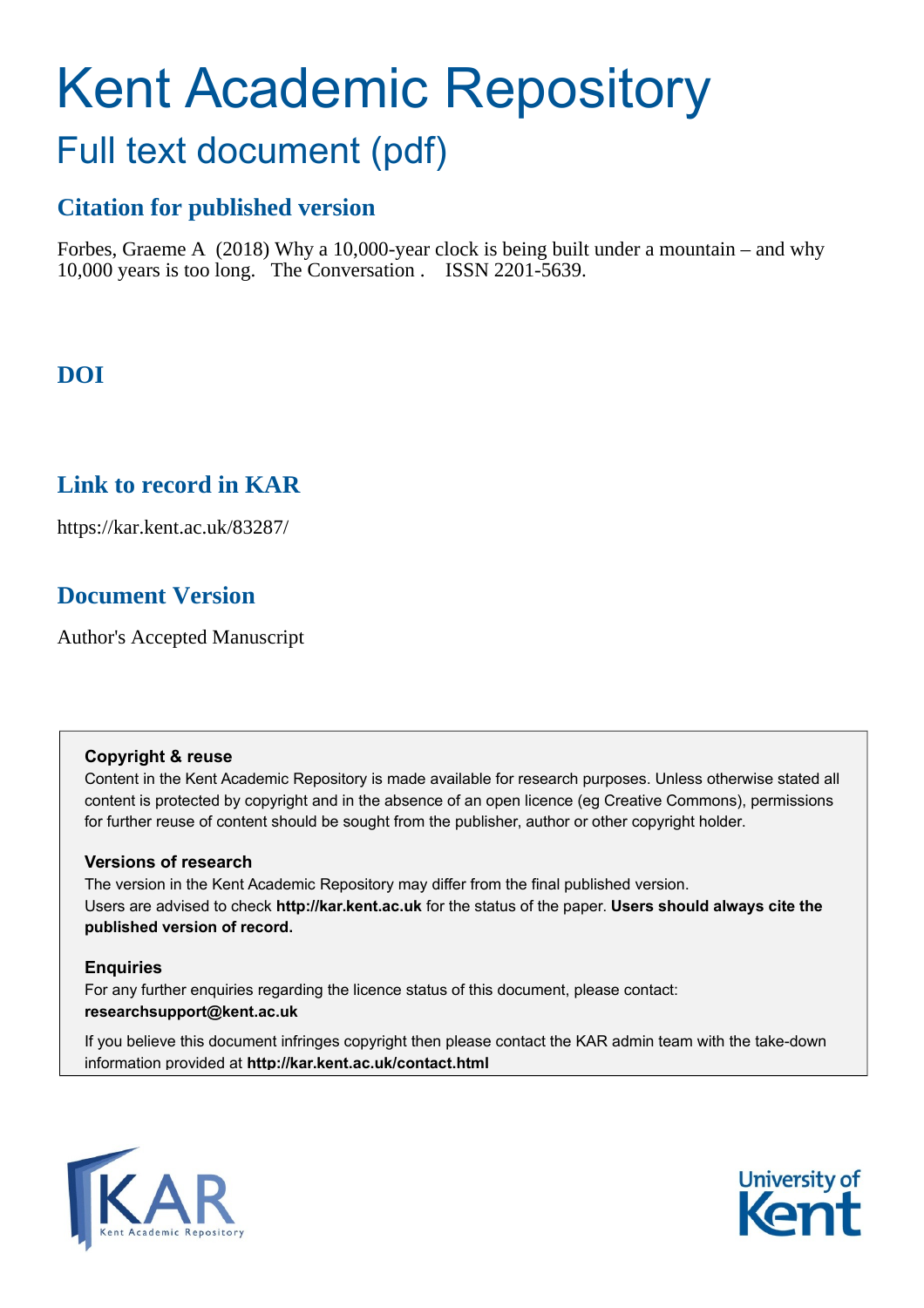#### '10,000 year clock' article for The Conversation. Graeme A Forbes

Construction is underway on a '[10,000 year clock](http://www.10000yearclock.net/learnmore.html)'. In case this news has flashed past you, it's a clock that will have a year hand, a century hand, and a cuckoo that comes out every 1000 years. Danny Hillis [wrote about](https://www.wired.com/1995/12/the-millennium-clock/) the idea in 1995, and, thanks to a US\$42 million investment from Amazon CEO Jeff Bezos, the clock is getting built. The aim of building a clock designed to work for 10 millennia, Bezos says, is to encourage long term thinking.

The striking thing about a 10,000 year clock is that it's measuring a very long time, rather than a very short time. London has been home to a 'caesium fountain' atomic clock since 1955, setting new standards for precision timekeeping. In 2013 'optical lattice clocks' were 100 times more accurate than caesium fountains, and experiments continue to improve on this. The 10,000 year clock is potentially the world's most inaccurate clock. It resets itself at noon every day, so, if all goes well it can be at most twelve hours out. But, as Lewis Carroll pointed out, a stopped clock is right twice a day. If this clock stops it will be right once every 1000 years. Is such monumental imprecision a bad thing?

How useful clocks are depends on what they are used for. Clocks get more precise because activity has needed to be co-ordinated more precisely. Think of John Harrison's 1761 Marine Chronometer, which allowed sailors to calculate their location at sea more accurately. The need to catch trains led, in 1847 Greenwich Mean Time to be adopted across Great Britain. The wristwatch allowed soldiers in the First World War to coordinate their advance with artillery barrages. GPS uses the time kept by caesium fountains to allow your Sat Nav to help you navigate your way across the country and have the voice of Brian Blessed congratulate you on successfully reaching your destination. The ghostly voice of Jeff Bezos may well congratulate an intrigued audience on witnessing the  $10<sup>th</sup>$  cuckoo appear out of his clock, but there doesn't seem to be a practical purpose served by a 500ft tall mechanical clock dug into the Sierra Diablo mountain range. It is roughly as useful stopped as it is ticking.

This misses the point, however. Clocks aren't just for the co-ordination of activity, they are often symbolic. Clocks are often used as retirement presents, jewellery, and public art. John Taylor's [Chronophage](http://www.johnctaylor.com/the-chronophage/) is an artwork in Cambridge that's been reminding the public of their time being ravenously eaten since 2008. The 10,000 year clock is primarily a symbol, rather than a timepiece. Its aim is to get us to think about things beyond what's currently dominating the news agenda.

The 10,000 year clock is a symbol of the [Long Now](longnow.org) foundation, and both aim to foster long-term thinking and responsibility. This is a laudable goal. It is good to ensure that companies don't prioritise quarterly profits over the sustainability of their businesses. It's good when governments don't prioritise re-election over public health issues or the environment. It's good to ensure that one's pension provides security in one's retirement, even if it is many decades away.

I'm sceptical, however, that 'long-term' thinking is what we really want. As the late John Maynard Keynes pointed out in 1923, "In the long run we are all dead". Extending our thinking from weeks or months to decades or centuries would be a good thing, but once we start thinking in millennia, we stretch ourselves too far. Corpus Christi, home of the Chronophage, does a perfectly decent job of reminding its students to think about decades and centuries, rather than weeks and months, having been there since 1352. But this is all 'medium-term'; Corpus isn't old enough to have witnessed its first cuckoo from a 10,000 year clock. Neither is the British monarchy, let alone Great Britain itself.